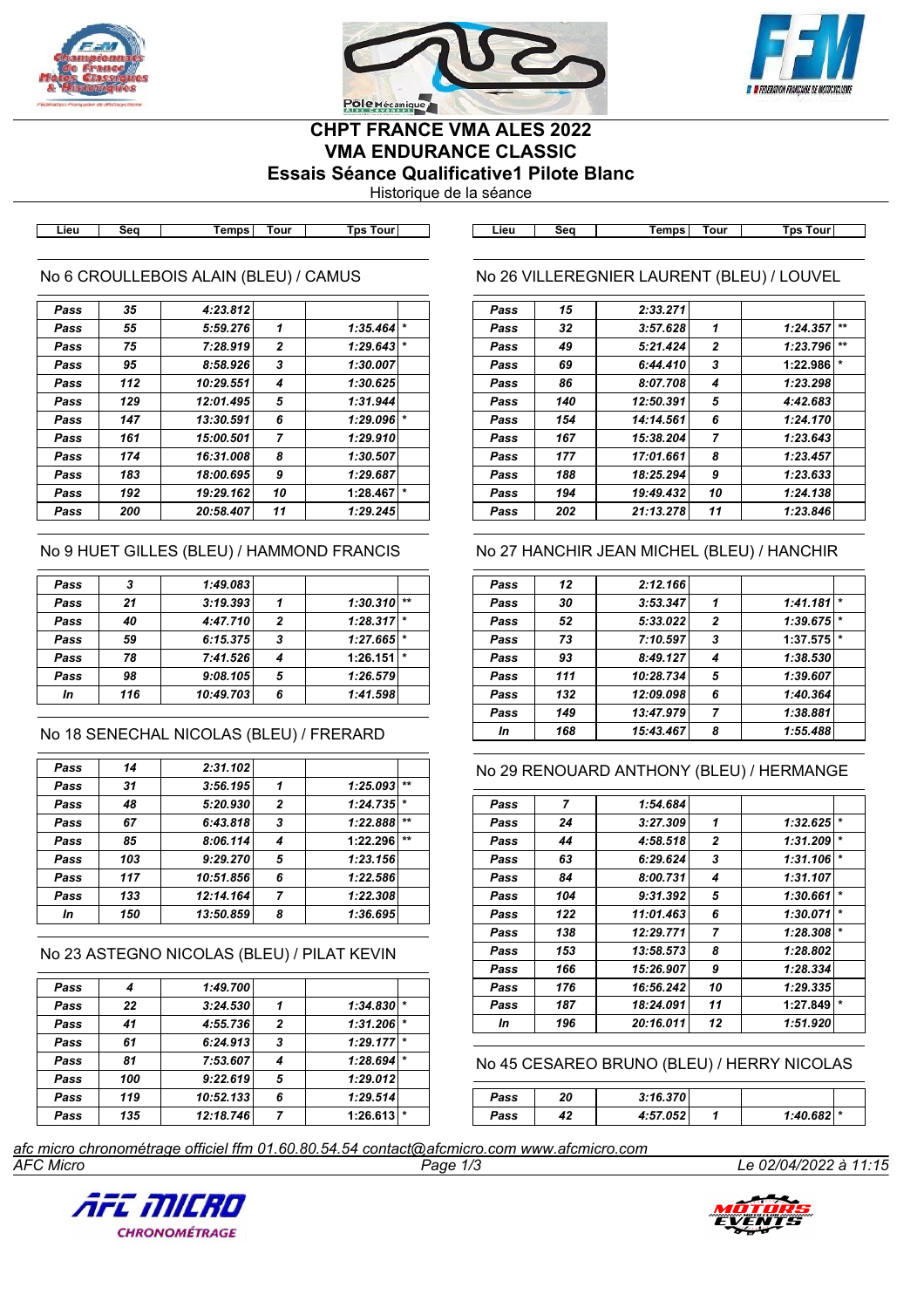





VMA ENDURANCE CLASSIC Essais Séance Qualificative1 Pilote Blanc Historique de la séance

**Lieu Seq Temps Tour Tps Tour Lieu Seq Temps Tour Tps Tour**

No 45 CESAREO BRUNO (BLEU) / HERRY NICOLAS

| Pass | 65  | 6:32.987  | 2 | $1:35.935$  *           |  |
|------|-----|-----------|---|-------------------------|--|
| Pass | 87  | 8:07.945  | 3 | $1:34.958$ *            |  |
| Pass | 106 | 9:42.744  |   | $1:34.799$ <sup>*</sup> |  |
| Pass | 125 | 11:21.025 | 5 | 1:38.281                |  |
| Pass | 141 | 12:54.660 | 6 | $1:33.635$ $*$          |  |
| Pass | 156 | 14:28.643 |   | 1:33.983                |  |
|      |     |           |   |                         |  |

#### No 67 KRAUSZ OLIVIER (BLEU) / BASSINOT JEAN

| Pass | 17  | 2:55.687  |    |          |         |
|------|-----|-----------|----|----------|---------|
| Pass | 37  | 4:28.212  | 1  | 1:32.525 |         |
| Pass | 56  | 5:59.756  | 2  | 1:31.544 |         |
| Pass | 76  | 7:29.922  | 3  | 1:30.166 |         |
| Pass | 96  | 9:00.894  | 4  | 1:30.972 |         |
| Pass | 113 | 10:30.711 | 5  | 1:29.817 | $\star$ |
| Pass | 131 | 12:02.390 | 6  | 1:31.679 |         |
| Pass | 148 | 13:31.887 | 7  | 1:29.497 | $\star$ |
| Pass | 162 | 15:01.333 | 8  | 1:29.446 | $\star$ |
| Pass | 173 | 16:30.288 | 9  | 1:28.955 | $\star$ |
| In   | 186 | 18:10.460 | 10 | 1:40.172 |         |
| Pass | 201 | 21:12.265 | 11 | 3:01.805 |         |

#### No 73 TIOLLIER PIERRE (BLEU) / DAVID CHRISTIAN

| Pass | 11  | 2:06.336  |    |          |         |
|------|-----|-----------|----|----------|---------|
| Pass | 29  | 3:46.528  | 1  | 1:40.192 |         |
| Pass | 50  | 5:26.345  | 2  | 1:39.817 | $\star$ |
| Pass | 70  | 7:02.025  | 3  | 1:35.680 | $\star$ |
| Pass | 91  | 8:37.396  | 4  | 1:35.371 | $\star$ |
| Pass | 109 | 10:11.877 | 5  | 1:34.481 | $\star$ |
| Pass | 127 | 11:46.479 | 6  | 1:34.602 |         |
| Pass | 144 | 13:21.141 | 7  | 1:34.662 |         |
| Pass | 159 | 14:55.691 | 8  | 1:34.550 |         |
| Pass | 175 | 16:31.010 | 9  | 1:35.319 |         |
| Pass | 185 | 18:10.091 | 10 | 1:39.081 |         |
| Pass | 193 | 19:43.624 | 11 | 1:33.533 | $\star$ |
| Pass | 203 | 21:17.875 | 12 | 1:34.251 |         |

### No 74 LAMINIER SEBASTIEN (BLEU) / MONTES

| Pass |     | 1:54.141 |   |                |  |
|------|-----|----------|---|----------------|--|
| Pass | 23  | 3:25.676 |   | $1:31.535$ *   |  |
| Pass | 43  | 4:57.359 | 2 | 1:31.683       |  |
| Pass | 62  | 6:27.559 | 3 | $1:30.200$  *  |  |
| Pass | 82  | 7:55.901 |   | $1:28.342$ $*$ |  |
| Pass | 101 | 9:24.896 | 5 | 1:28.995       |  |

| Lieu | Sea | Temps     | Tour | Tps Tourl |  |
|------|-----|-----------|------|-----------|--|
| Pass | 120 | 10:54.057 |      | 1:29.161  |  |

### No 77 GUILLARD FRANCK (BLEU) / CHEVRIER

| Pass | 10  | 2:01.730  |                |          |         |
|------|-----|-----------|----------------|----------|---------|
| Pass | 28  | 3:43.446  | 1              | 1:41.716 | $\ast$  |
| Pass | 51  | 5:30.580  | $\overline{2}$ | 1:47.134 |         |
| Pass | 71  | 7:05.767  | 3              | 1:35.187 | $\ast$  |
| Pass | 92  | 8:39.944  | 4              | 1:34.177 | $\star$ |
| Pass | 110 | 10:15.496 | 5              | 1:35.552 |         |
| Pass | 128 | 11:50.334 | 6              | 1:34.838 |         |
| Pass | 146 | 13:30.492 | 7              | 1:40.158 |         |
| Pass | 163 | 15:06.890 | 8              | 1:36.398 |         |
| In   | 179 | 17:13.200 | 9              | 2:06.310 |         |

### No 80 HUTTEAU STEVEN (BLEU) / METZ ANTOINE

| Pass | 16  | 2:51.040  |   |              |         |
|------|-----|-----------|---|--------------|---------|
| Pass | 36  | 4:26.072  |   | 1:35.032     |         |
| Pass | 54  | 5:58.641  | 2 | 1:32.569     | $\star$ |
| Pass | 74  | 7:28.614  | 3 | $1:29.973$ * |         |
| Pass | 94  | 8:58.640  | 4 | 1:30.026     |         |
| Pass | 115 | 10:38.308 | 5 | 1:39.668     |         |
| In   | 134 | 12:18.331 | 6 | 1:40.023     |         |

# No 102 HUET CHRISTOPHE (BLEU) / RONNE

| Pass | 8   | 1:56.584  |                |                     |  |
|------|-----|-----------|----------------|---------------------|--|
| Pass | 25  | 3:29.152  | 1              | $\star$<br>1:32.568 |  |
| Pass | 45  | 4:58.977  | $\overline{2}$ | $\star$<br>1:29.825 |  |
| Pass | 64  | 6:30.407  | 3              | 1:31.430            |  |
| Pass | 83  | 7:59.491  | 4              | $\star$<br>1:29.084 |  |
| Pass | 102 | 9:29.251  | 5              | 1:29.760            |  |
| Pass | 121 | 10:58.787 | 6              | 1:29.536            |  |
| Pass | 137 | 12:26.788 | $\overline{7}$ | $\star$<br>1:28.001 |  |
| Pass | 152 | 13:56.218 | 8              | 1:29.430            |  |
| Pass | 165 | 15:26.315 | 9              | 1:30.097            |  |
| In   | 178 | 17:11.986 | 10             | 1:45.671            |  |

# No 125 LAMY JAMES (BLEU) / LAMY JIMMY (BLANC)

| Pass | 6  | 1:54.171 |   |              |  |
|------|----|----------|---|--------------|--|
| Pass | 26 | 3:29.445 |   | $1:35.274$ * |  |
| Pass | 46 | 5:07.210 |   | 1:37.765     |  |
| Pass | 68 | 6:44.374 | 3 | 1:37.164     |  |
| In   | 89 | 8:35.093 |   | 1:50.719     |  |

No 139 LEFRANCOIS BRUNO (BLEU) / BREUIL

*AFC Micro Page 2/3 Le 02/04/2022 à 11:15 afc micro chronométrage officiel ffm 01.60.80.54.54 contact@afcmicro.com www.afcmicro.com*